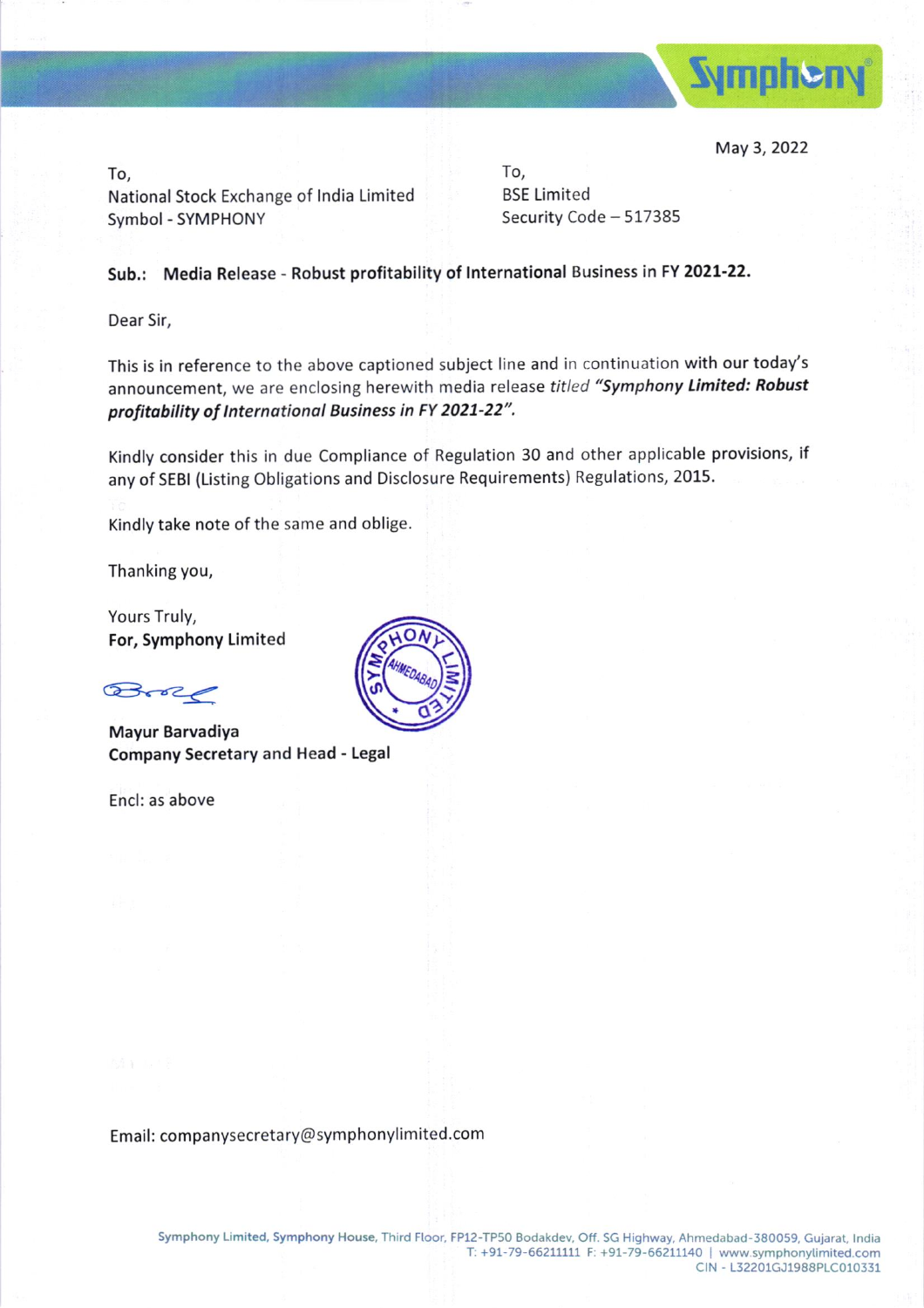

Media Release

# **Symphony Limited: Robust profitability of International Business in FY 2021‐22**

## **Financial Highlights:**

|                                                                |                                        |                                        |                      |                                    |                             | (₹ Cr.)            |
|----------------------------------------------------------------|----------------------------------------|----------------------------------------|----------------------|------------------------------------|-----------------------------|--------------------|
| <b>Particulars</b>                                             | <b>Consolidated</b>                    |                                        |                      | <b>Standalone</b>                  |                             |                    |
|                                                                | <b>Year ended</b><br><b>March 2022</b> | <b>Year ended</b><br><b>March 2021</b> | YoY growth<br>$(\%)$ | <b>Year ended</b><br>March<br>2022 | Year ended<br>March<br>2021 | YoY<br> Growth (%) |
| <b>Sales</b>                                                   | 1,035                                  | 897                                    | 15%                  | 637                                | 486                         | 31%                |
| <b>Net Profit</b>                                              | 121                                    | 107                                    | 13%                  | 111                                | 112                         | $-1%$              |
| EPS $(\bar{x})$ (on face<br>value of $\overline{\tau}$ 2 each) | 17.20                                  | 15.35                                  | 12%                  | 15.84                              | 16.06                       | $-1%$              |

The Board of Directors have recommended a final dividend of ₹ 6 /‐ (300%) per equity share of ₹ 2/‐ each amounting to ₹ 41.97 cr. for FY 21-22. The total dividend for FY 21-22 aggregates to ₹ 9 /- (450%) per equity share of ₹ 2/- each amounting to ₹ 62.96 cr. which includes two interim dividends aggregating to ₹ 3/‐ (150%) per equity share paid during the year.

- Consolidated Gross Profit Margin at 45% (FY21 : 45%) and EBITDA Margin at 19% (FY21 : 18%), despite elevated raw material cost and logistic cost
- Consolidated PBIT stood ₹ 177 Cr. (+25% YoY Growth). International Business contributed PBIT of ₹ 70 Cr. (FY21 :  $\overline{x}$  11 Cr.), registering the growth of 536% on YoY basis. Robust performance from International likely to continue.
- USA business generated sales of ₹ 133 Cr. (FY20 : ₹ 48 Cr.), up by 177% in two years and by 55% in one year.
- $\triangleright$  Complete normalization of the trade inventory, driven by excellent sales across India
- $\triangleright$  April, 2022 sales (Symphony India) is higher than historical highest ever April sales, after liquidation of massive trade inventory
- Good traction in sales through Large Format Space (LFS) and E‐Commerce channels.
- $\triangleright$  Various measures of cost optimization, value engineering and many other initiatives in last two years yielding the result.

### **Outlook**

- $\triangleright$  Upbeat on the domestic & overseas business and the strong sales growth trajectory to continue going forward.
- $\triangleright$  Close watch on input cost, logistic cost and supply chain